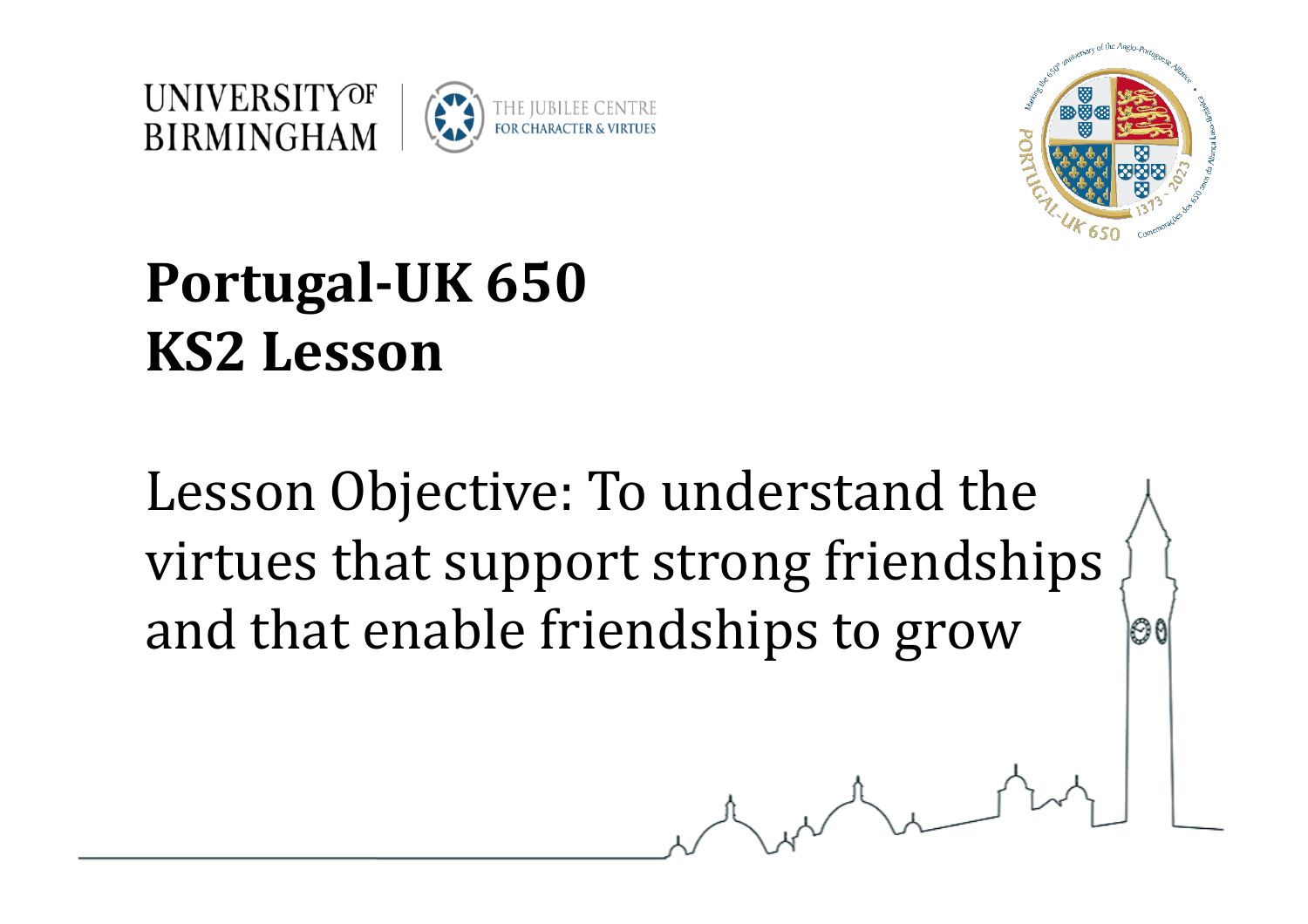





On 16 June 1373, the Treaty of Alliance was signed at St Paul's Cathedral in London, between King Edward III of England and King Fernando and Queen Eleanor of Portugal, sealing a 'perpetual' alliance of **peace** and **friendship** between the two countries.



They promised: "From henceforth there shall be between us true, faithful, constant and perpetual peace and friendship, union and alliance" (Article 1, Treaty of Alliance, 1373).

© Crown copyright. Licensed under the Open Government Licence v3.0 (https:// www.nationalarchives.gov.uk/doc/opengovernment-licence/version/3/) 

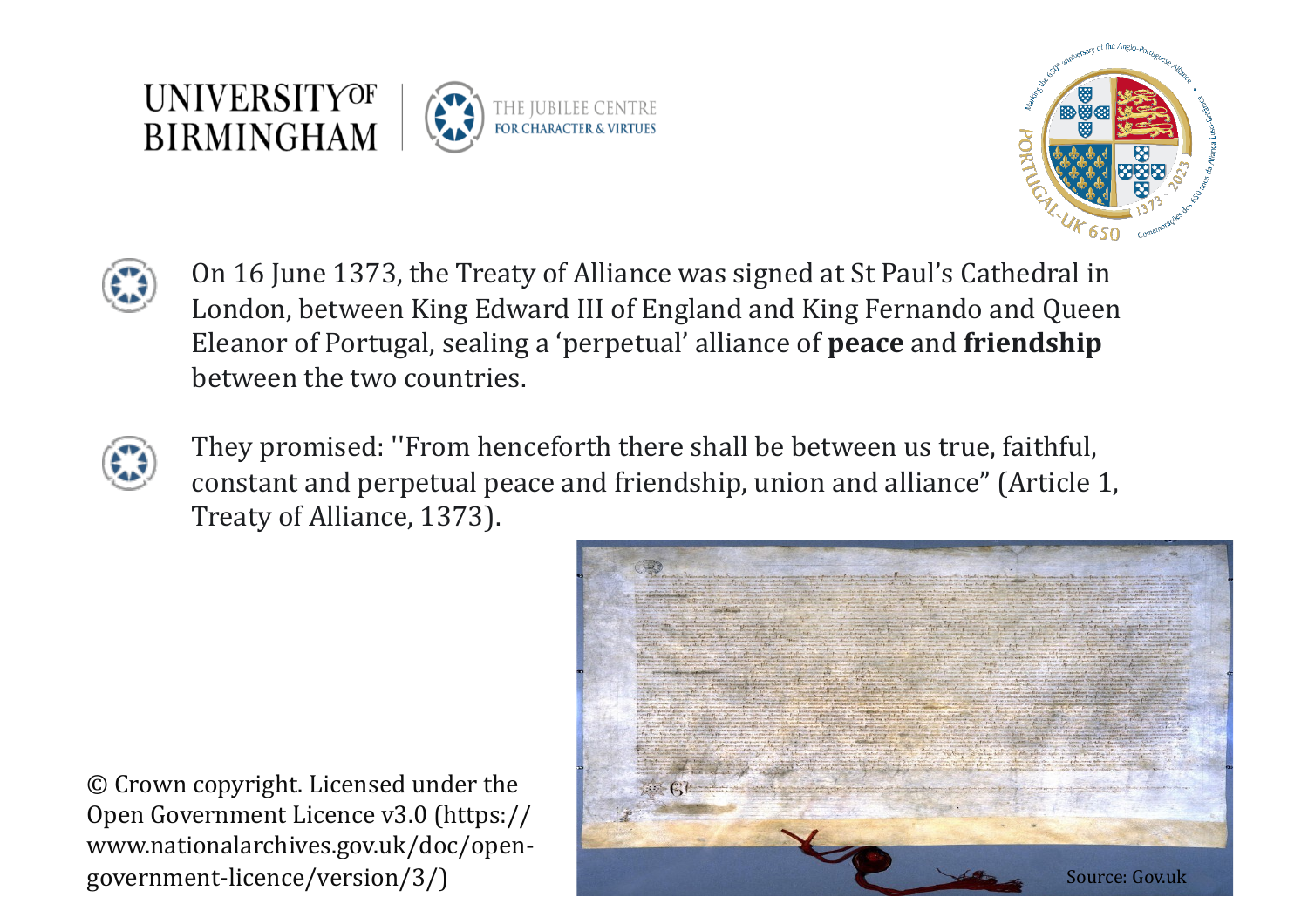



#### What is a **union**?

#### What is an **alliance**?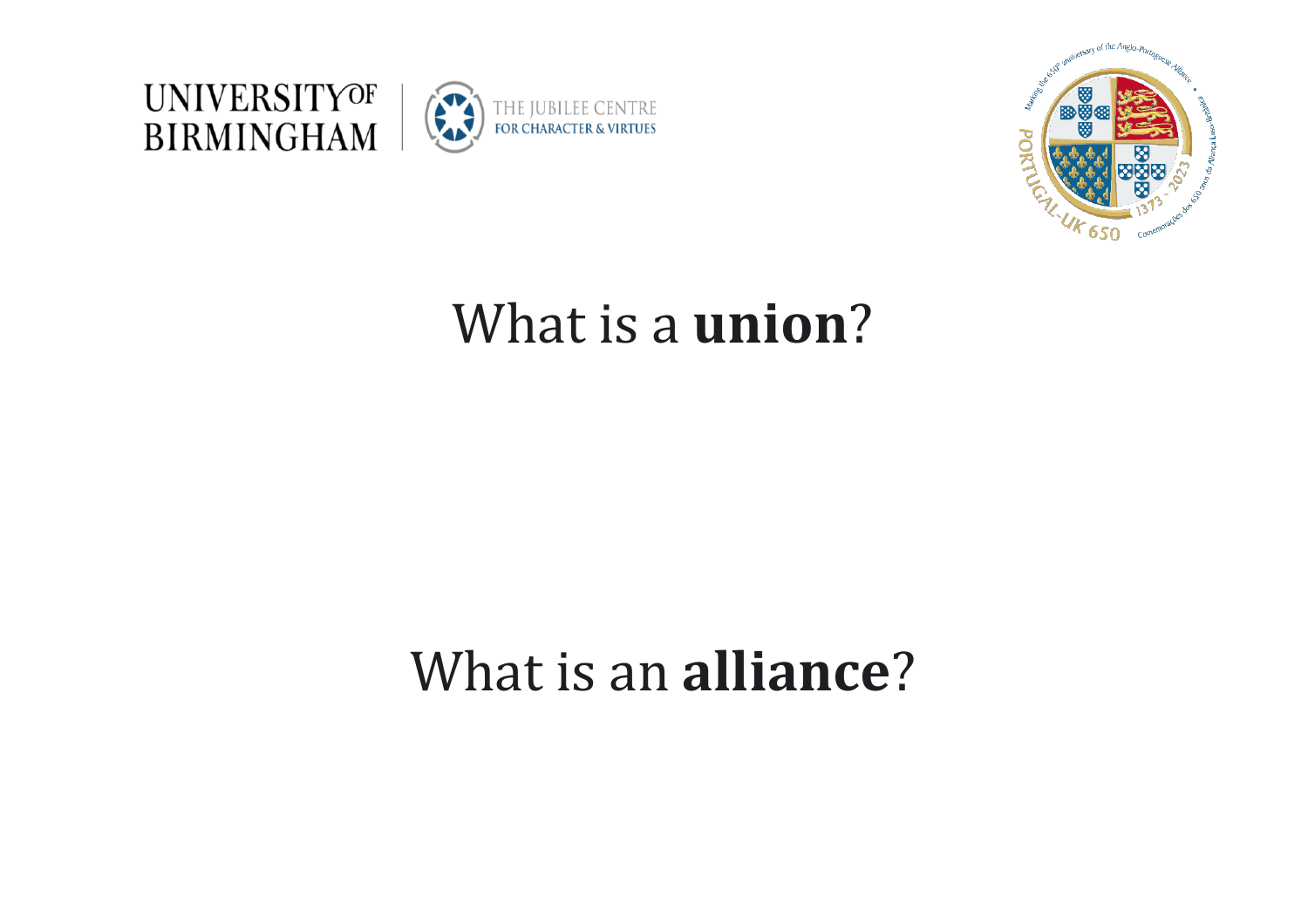



#### Why might two countries make an **alliance**?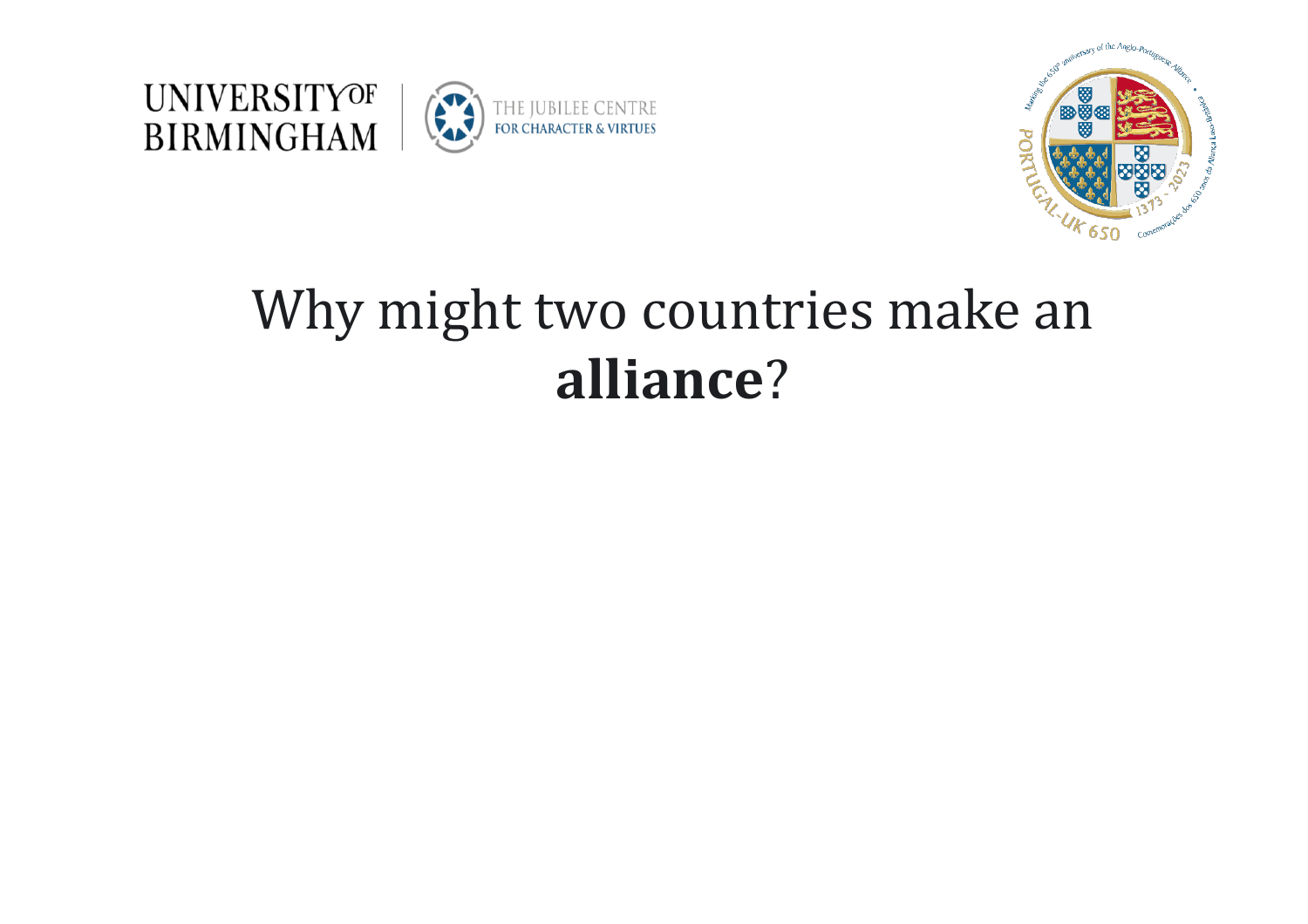



"[t]here shall be between the respective kings and their successors, their realms, lands, dominions, provinces, vassals, and subjects whomsoever, faithfully obeying, true, faithful, constant, mutual, and perpetual peace and friendship, unions, alliances, and leagues of sincere affection; and that, as true and faithful princes, they shall henceforth reciprocally be friends to friends and enemies to enemies, and shall assist, maintain, and uphold each other mutually, by sea and by land, against all men that may live or die of whatever degree, station, rank, or condition they may be, and against their lands, realms, and dominions."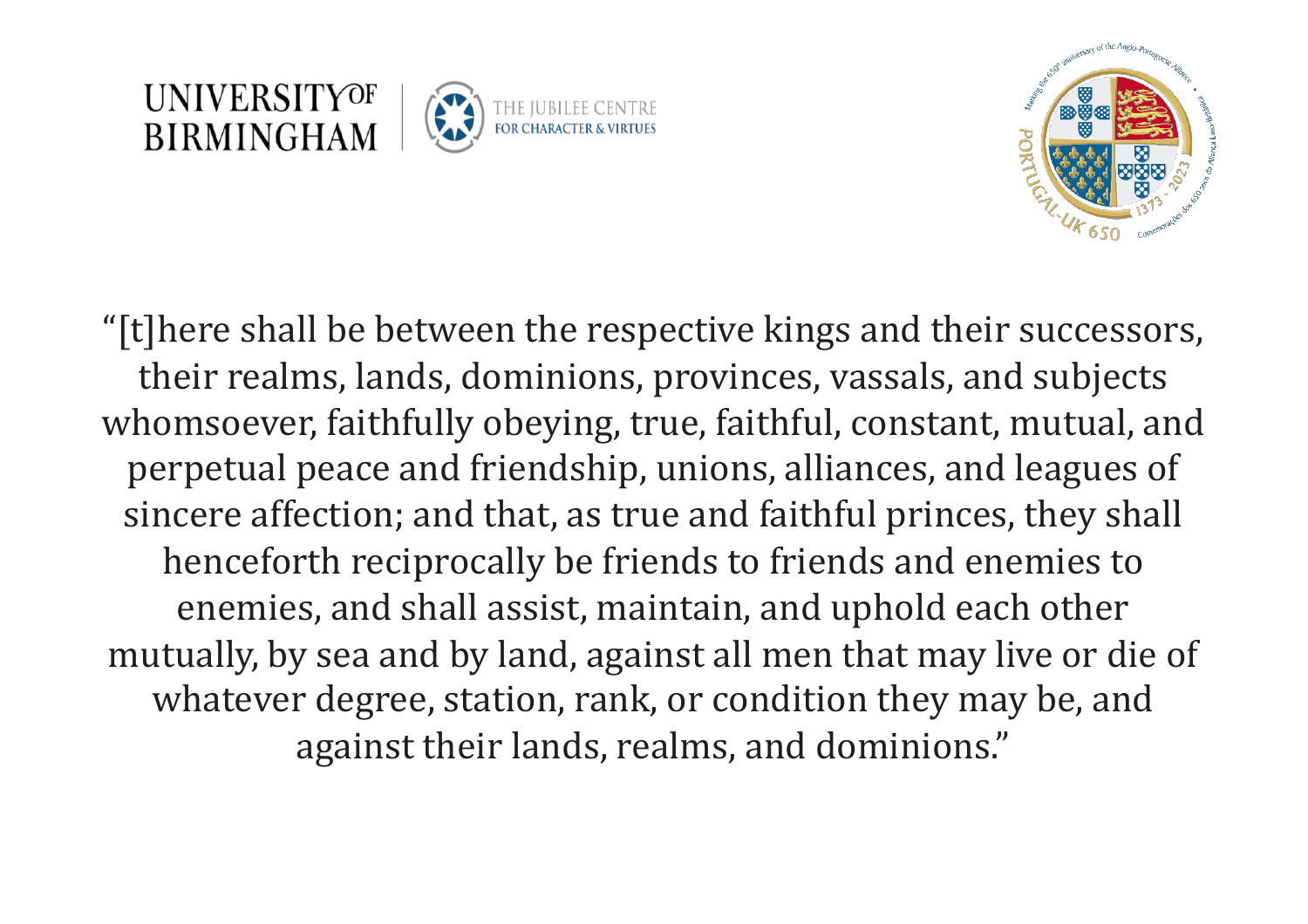

**UNIVERSITYOF** 

**BIRMINGHAM** 



## **Paired Activity 1**

What makes a good friend? A

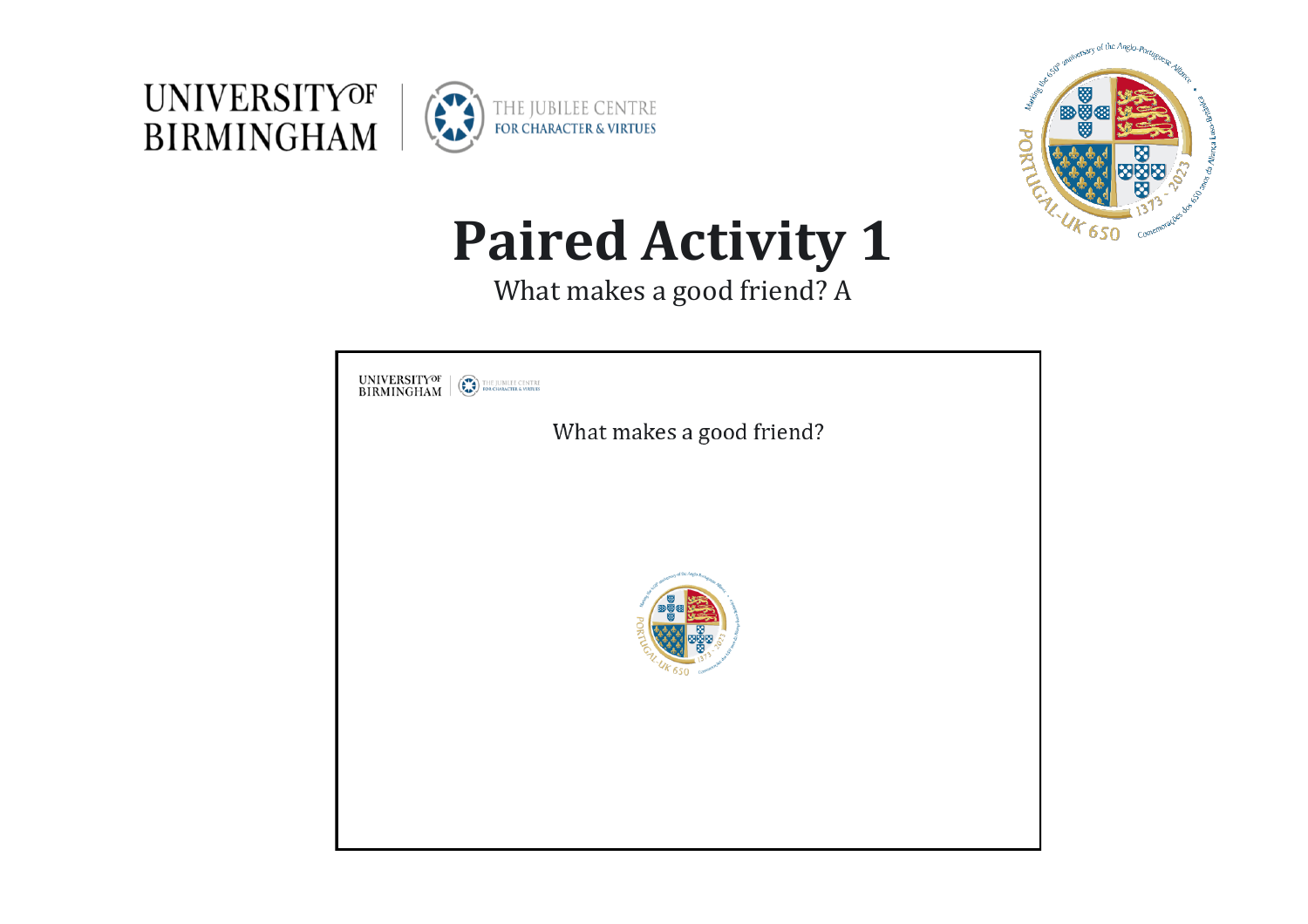





### **Paired Activity 2 Blindfolded Obstacle Course**

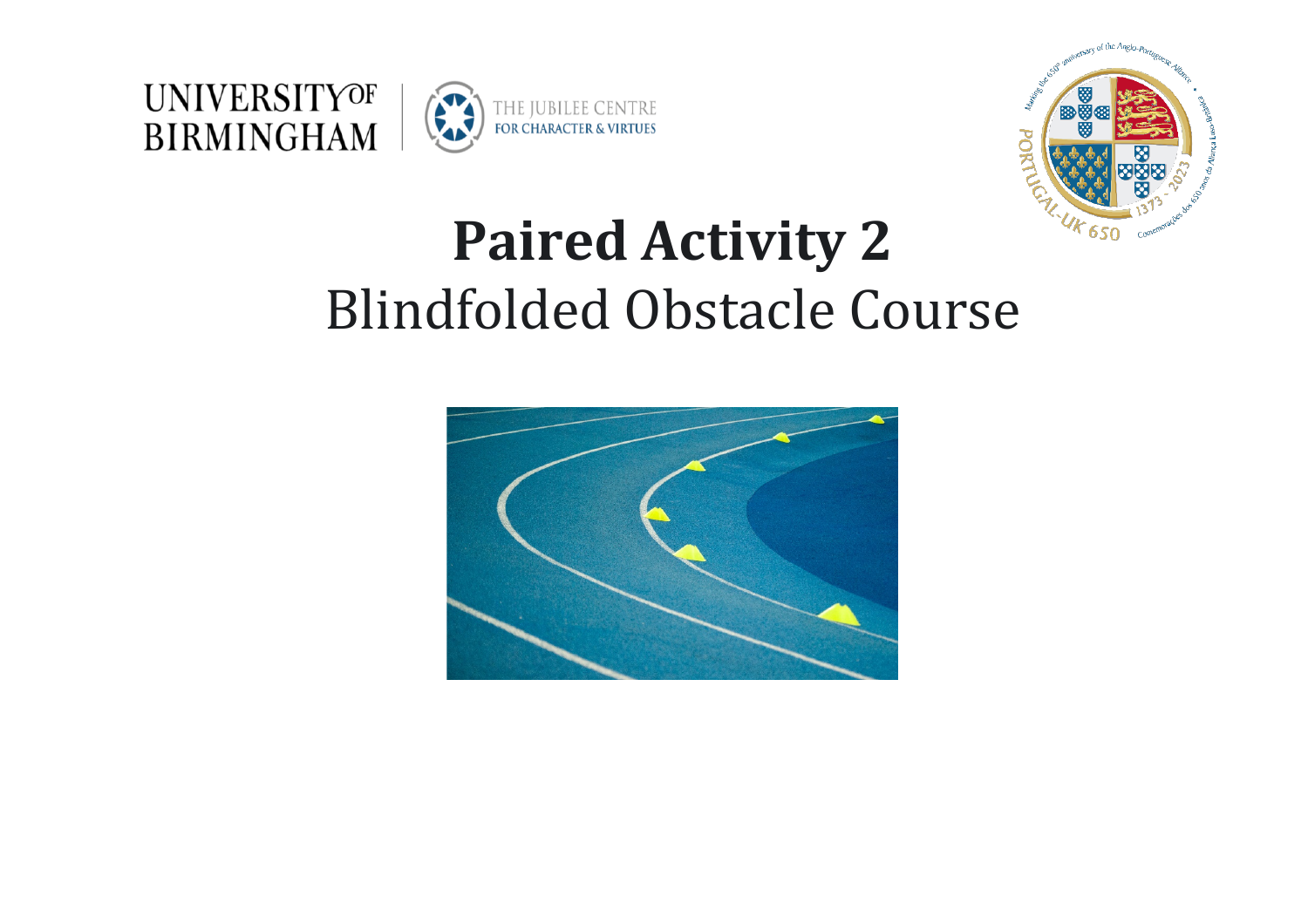

**UNIVERSITYOF** 

**BIRMINGHAM** 



## **Paired Activity 3**

What makes a good friend? B